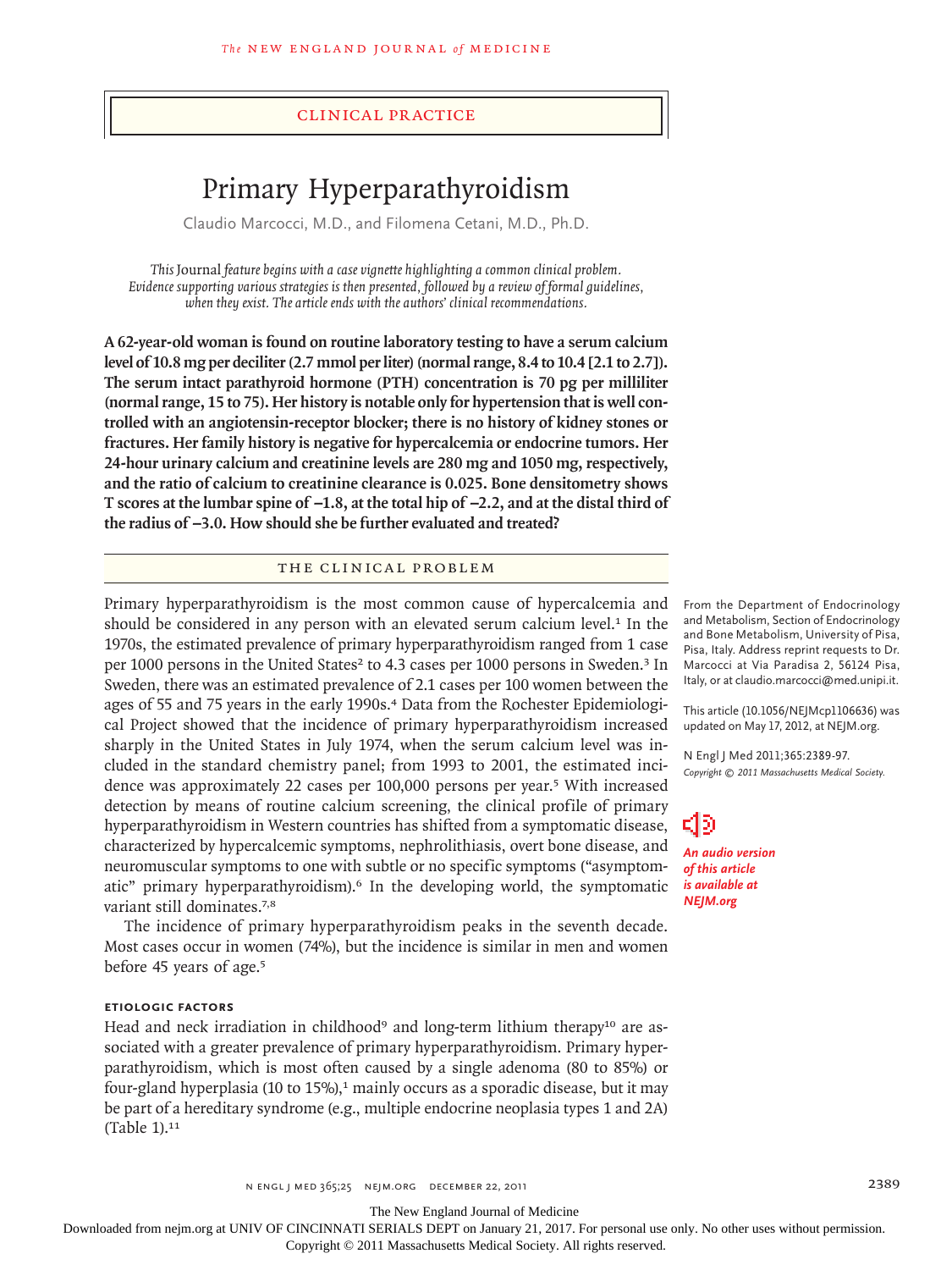#### **key Clinical points**

#### **evaluation and treatment of primary hyperparathyroidism**

- Primary hyperparathyroidism is the most common cause of hypercalcemia, affecting at least 1 in 1000 persons (more with increased age).
- Most patients with primary hyperparathyroidism are asymptomatic at diagnosis.
- An elevated or unexpectedly "normal" parathyroid hormone level simultaneous with an elevated albumin-adjusted calcium level generally is diagnostic of primary hyperparathyroidism.
- Neck imaging is not indicated for diagnosis, but it is useful for localization before planned parathyroidectomy.
- Parathyroidectomy should be recommended for patients with symptomatic primary hyperparathyroidism and for patients with asymptomatic primary hyperparathyroidism who meet criteria established by international guidelines, as well as those for whom surveillance is not feasible.
- Surveillance (including measurement of calcium levels and bone mineral density) is an option for patients with asymptomatic primary hyperparathyroidism, but monitoring is needed because disease progression may occur.

#### **Clinical Presentation**

Classic symptoms and signs of primary hyperparathyroidism are rare today, but nephrolithiasis still occurs in 4 to 15% of cases.<sup>12</sup> Patients may have weakness, easy fatigability, anxiety, and cognitive impairment even when the level of serum calcium is modestly increased.<sup>6</sup> Associated insulin resistance, hyperglycemia, and dyslipidemia (decreased levels of high-density lipoprotein cholesterol and increased levels of total triglycerides) have been reported, but it remains unclear how often these are attributable to the hyperparathyroidism and whether they are ameliorated by surgery.13-16 Hypertension is also common and, with sophisticated testing (which is not routinely performed), subtle cardiovascular changes (i.e., increased vascular stiffness and endothelial dysfunction) may be detected.<sup>6,17,18</sup> Low bone mineral density, particularly at sites enriched in cortical bone (e.g., the distal third of the radius) is common.19 Cross-sectional studies show an increased rate of fractures among persons with primary hyperparathyroidism<sup>20</sup>; in one prospective study, the rate of morphometric (but not clinical) vertebral fracture was increased among asymptomatic postmenopausal women with primary hyperparathyroidism, as compared with age-matched controls.<sup>21</sup>

Normocalcemic primary hyperparathyroidism (increased PTH concentration in the absence of hypercalcemia) has been recognized,<sup>22</sup> typically among persons evaluated for low bone mineral density (whose assessment may include measurement of both calcium and PTH). This diagnosis should be made only after all causes of secondary hyperparathyroidism have been ruled out.

### **Natural History**

The natural history of primary hyperparathyroidism varies according to its severity. Symptomatic patients who do not undergo surgery usually have worsening disease (particularly recurrent nephrolithiasis).23,24 Conversely, long-term observational studies $23-25$  have shown stability up to 8 years in biochemical measures (serum calcium, PTH, creatinine, and urinary calcium) and in bone mineral density in the majority of asymptomatic patients, whose serum calcium level is typically within 1 mg per deciliter (0.25 mmol per liter) above the upper normal range. However, about one third of patients have worsening of hypercalcemia, hypercalciuria, and decreases in bone mineral density at cortical sites, with progression more likely among those with the longest follow $up<sup>24</sup>$  and those who are younger at study entry.<sup>23</sup> Short-term follow-up (1 to 3 years) of asymptomatic patients with mild primary hyperparathyroidism has indicated stability of markers of bone turnover, lipid and glucose levels, and echocardiographic indexes.26-28 The natural history of normocalcemic primary hyperparathyroidism is not known, but, in a longitudinal study with a mean follow-up of 3 years, hypercalcemia developed in 7 of 37 patients (19%).<sup>29</sup>

The risk of death from cardiovascular causes is increased among patients with moderate-to-

The New England Journal of Medicine

Downloaded from nejm.org at UNIV OF CINCINNATI SERIALS DEPT on January 21, 2017. For personal use only. No other uses without permission.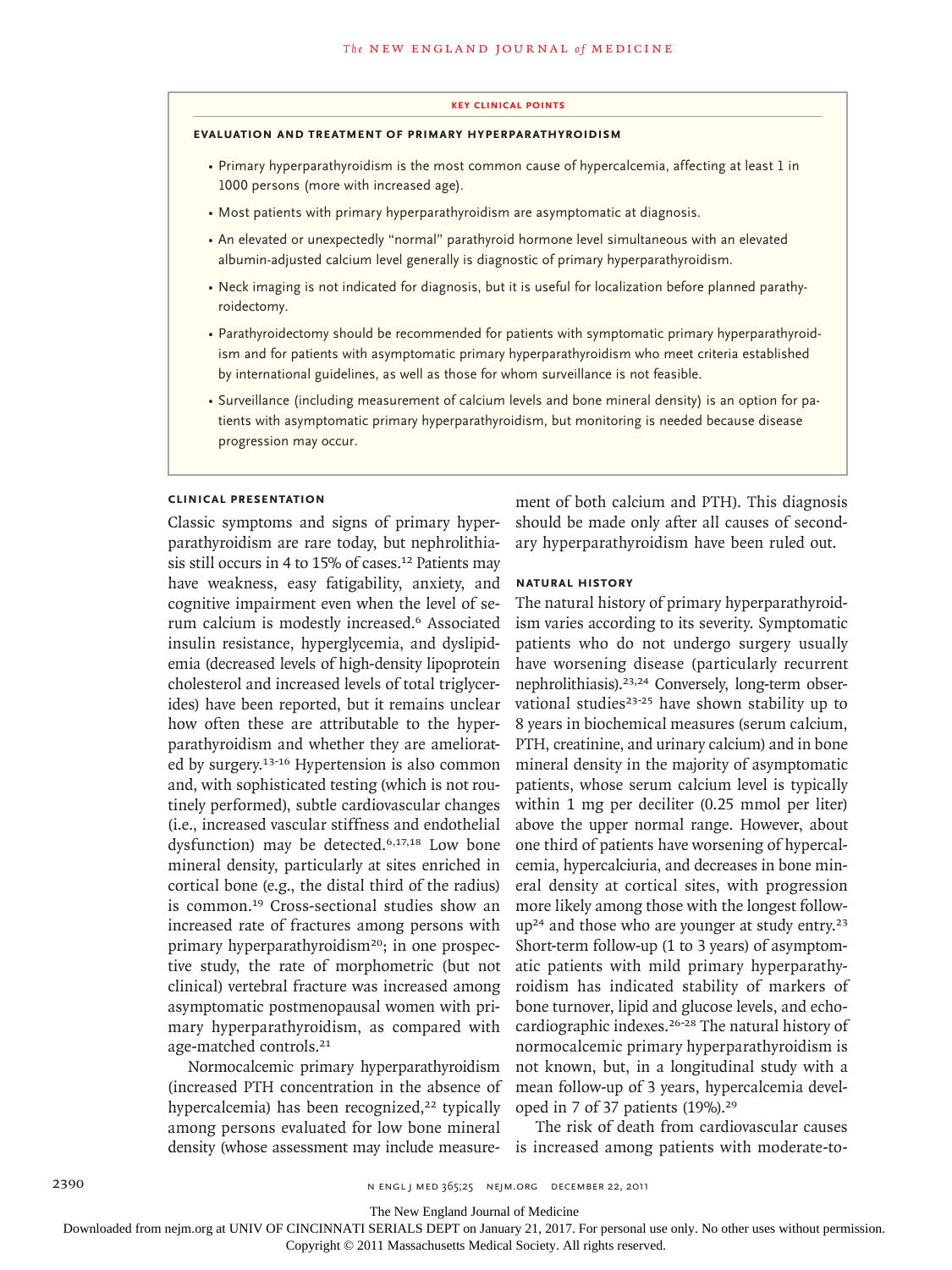| Table 1. Hereditary States of Hyperparathyroidism. |                                                   |                           |                                                                                                                                   |  |
|----------------------------------------------------|---------------------------------------------------|---------------------------|-----------------------------------------------------------------------------------------------------------------------------------|--|
| <b>Disorder</b>                                    | <b>Responsible Gene</b>                           | Pathogenic Mechanism      | <b>Associated Clinical Features</b>                                                                                               |  |
| MEN type $1*$                                      | MEN1, CDKN1B                                      | Loss-of-function mutation | Pituitary and gastroenteropancreatic tumors;<br>less frequently, adrenal tumor, facial angio-<br>fibroma, collagenoma, and lipoma |  |
| MEN type 2A                                        | <b>RET</b>                                        | Gain-of-function mutation | Medullary thyroid cancer, pheochromocytoma,<br>cutaneous lichen amyloidosis                                                       |  |
| Hyperparathyroidism-<br>jaw tumor syndrome         | CDC <sub>73</sub><br>(formerly known<br>as HRPT2) | Loss-of-function mutation | Fibromas in the mandible or maxilla, renal<br>and uterine tumors, increased rate of<br>parathyroid carcinomas (15-20%)            |  |
| Familial hypocalciuric<br>hypercalcemia            | CASR                                              | Loss-of-function mutation | Rare pancreatitis, relative hypocalciuria (24-hr<br>urinary calcium: creatinine ratio, <0.01)                                     |  |
| Neonatal severe primary<br>hyperparathyroidism     | CASR                                              | Loss-of-function mutation | Life-threatening condition with marked hyper-<br>calcemia, hypotonia, and respiratory distress                                    |  |
| <b>Familial</b> isolated<br>hyperparathyroidism    | MEN1, CDC73,<br>CASR, CDKN1B                      | Loss-of-function mutation | Lack of the specific features of the other syn-<br>dromic forms                                                                   |  |

\* Multiple endocrine neoplasia (MEN) type 1, a syndrome associated with a *CDKNB1* gene mutation, is also referred to as MEN type 4.<sup>11</sup>

severe primary hyperparathyroidism<sup>1,17</sup> and persists long after successful parathyroidectomy, suggesting that there may be irreversible cardiovascular damage.<sup>17</sup> Most<sup>17,30,31</sup> but not all<sup>32</sup> studies suggest that patients with asymptomatic primary hyperparathyroidism do not share this risk.

#### STRATEGIES AND EVIDENCE

## **Evaluation**

The finding of hypercalcemia on routine biochemical testing or in the evaluation of postmenopausal women with osteoporosis is typically the initial clue to the diagnosis of primary hyperparathyroidism.1,6 The total serum calcium level, which combines both the free and albumin-bound components of circulating calcium, should be adjusted for the level of albumin as follows: corrected or adjusted total calcium=(measured total calcium in mg per deciliter)+[0.8×(4.0−patient's serum albumin concentration in g per deciliter)]. Measurement of ionized calcium may be useful in selected cases, such as in patients with hyperalbuminemia, thrombocytosis, Waldenström's macroglobulinemia, and myeloma<sup>33</sup>; these patients may have elevated levels of total serum calcium, but normal levels of ionized serum calcium (artifactual hypercalcemia).

Measurement of serum PTH is the next step in the evaluation of hypercalcemia. An elevated level of PTH (or a level that is in an unexpected "normal" range) simultaneous with an elevated calcium level generally indicates a diagnosis of primary hyperparathyroidism.<sup>1</sup> However, these

laboratory findings may also occur with lithium or thiazide use, tertiary hyperparathyroidism associated with end-stage renal failure, and familial hypocalciuric hypercalcemia, and a medical and family history should be obtained to assess these possibilities. The finding of a normal level of albumin-adjusted or ionized serum calcium and an elevated level of PTH in patients with no other causes of secondary hyperparathyroidism is consistent with normocalcemic primary hyperparathyroidism. A low or undetectable PTH level rules out primary hyperparathyroidism and raises the possibility of cancer-associated hypercalcemia,<sup>1,33</sup> often mediated by PTH-related protein, which does not cross-react with the PTH assay. If the PTH level is elevated in a person with a known malignant condition, the most likely diagnosis is concomitant primary hyperparathyroidism; ectopic production of PTH from a tumor is extremely rare.<sup>1</sup>

Once the diagnosis of primary hyperparathyroidism has been established, a familial form, accounting for about 5% of cases, should be considered. Young age (<30 years) at diagnosis; a family history of hypercalcemia, neuroendocrine tumors, or both; the presence of skin lesions associated with multiple endocrine neoplasia syndromes (Table 1); or the presence of all these factors increases the likelihood of familial primary hyperparathyroidism; in such cases, the level of serum calcium should be measured in all first-degree relatives. A palpable neck mass (which is not expected in primary hyperparathyroidism), markedly elevated levels of serum

The New England Journal of Medicine

Downloaded from nejm.org at UNIV OF CINCINNATI SERIALS DEPT on January 21, 2017. For personal use only. No other uses without permission.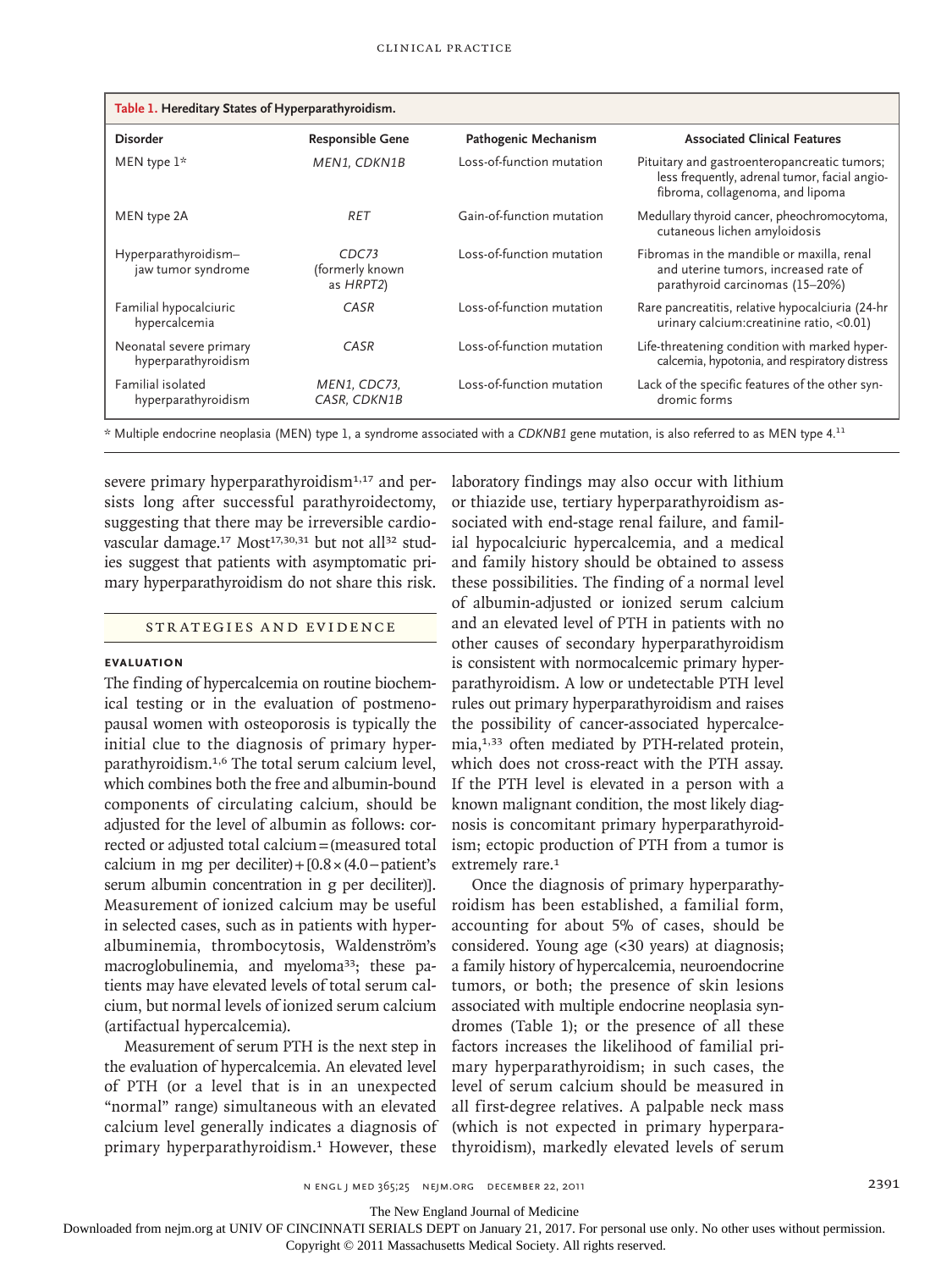| Table 2. Guidelines for the Treatment of Asymptomatic Primary Hyperparathyroidism. |                                                                               |                                     |  |  |
|------------------------------------------------------------------------------------|-------------------------------------------------------------------------------|-------------------------------------|--|--|
| Variable                                                                           | Criteria for Surgery*                                                         | <b>Surveillance without Surgery</b> |  |  |
| Serum calcium level                                                                | $>1.0$ mg/dl (0.25 mmol/liter) above upper limit<br>of normal range           | Annually                            |  |  |
| Creatinine clearance (calculated) +                                                | Reduced to <60 ml/min                                                         | Annually                            |  |  |
| Bone mineral density                                                               | T score less than -2.5 at any site, t previous<br>fragility fracture, or both | Every $1-2$ yr (three sites)        |  |  |
| Age                                                                                | $<$ 50 yr                                                                     | Not applicable                      |  |  |

\* Surgery should also be recommended for patients in whom surveillance is not feasible.

† The estimated glomerular filtration rate (milliliters per minute per 1.73 m2 of body-surface area) should be calculated from the serum creatinine concentration, demographic characteristics (age, sex, and race or ethnic group), and other serum measurements (e.g., blood urea nitrogen and albumin concentrations) according to the following equation: 170×(serum creatinine in mg per deciliter)<sup>−0.999</sup>×(blood urea nitrogen in mg per deciliter)<sup>−0.170</sup>×(serum albumin in g per deciliter)<sup>0.318</sup>×(age in years)<sup>-0.176</sup>×(0.762 if patient is female)×(1.180 if patient is black). Equation is from Eastell et al.<sup>35</sup>

‡ Sites were the lumbar spine, total hip, femoral neck, and distal third of the radius. According to the International Society for Clinical Densitometry, z scores instead of T scores should be used in evaluating bone mineral density in premenopausal women and men younger than 50 years of age.

calcium (>14 mg per deciliter [3.5 mmol per liter]) and PTH (3 to 10 times the upper limit of normal), or both, especially in men, suggest the possibility of parathyroid carcinoma, although this is rare (<1% of cases of primary hyperparathyroidism).<sup>34</sup>

Laboratory testing should include assessment of renal function (Table 2)<sup>35</sup> and the level of serum 25-hydroxyvitamin D. Levels of 25-hydroxyvitamin D below 50 nmol per liter (20 ng per milliliter) are common, probably because of its increased conversion to 1,25-dihydroxyvitamin D and accelerated catabolism in patients with primary hyperparathyroidism,36 and this may further aggravate the disease by increasing PTH secretion. The 24-hour urinary calcium and creatinine level should be measured to rule out familial hypocalciuric hypercalcemia; a calcium:creatinine clearance ratio below 0.01 suggests this diagnosis,<sup>37</sup> and hypercalcemia in one or more first-degree relatives also supports it. Sequencing the calcium-sensing receptor gene, which is mutated in familial hypocalciuric hypercalcemia, may be helpful when family screening is inconclusive. In selected cases (e.g., in young patients with a family history of a syndrome-associated tumor), genetic testing may be warranted to determine the cause of primary hyperparathyroidism and the risk of other tumors.<sup>11</sup>

Renal ultrasonography is recommended if the history suggests nephrolithiasis, but it may also be considered in the absence of such a history to rule out kidney stones or nephrocalcinosis<sup>35</sup> (the presence of which would alter management recommendations; see below). Renal ultrasonographic evaluations have shown nephrolithiasis in 7% of patients with asymptomatic primary hyperparathyroidism.38 Bone mineral density should be measured at the lumbar spine, hip, and distal third of the forearm. PTH has a catabolic effect on cortical bone, and sites enriched in cortical bone are preferentially reduced.19 Indeed, most patients have a reduction of bone mineral density at the distal third of the forearm and relative preservation at the lumbar spine, with intermediate values at the hip; a small subgroup (15%) of patients may have vertebral osteopenia or osteoporosis.39 Plain-film radiography of the skeleton is not recommended, except in rare cases of severe disease in which osteitis fibrosa cystica is suspected.

Neck imaging is not indicated for diagnosis, but it is useful for disease localization before planned parathyroidectomy (Fig. 1).<sup>1</sup> Sestamibi scanning and ultrasonography are used most commonly. The main advantage of sestamibi scanning is that it may localize ectopic parathyroid glands.

## **Treatment**

### *Parathyroid Surgery*

When intervention is indicated, the goal of treatment is to cure the disease by removing the abnormal parathyroid tissue. Parathyroidectomy should be recommended in all patients with symptomatic primary hyperparathyroidism. Pa-

2392 n engl j med 365;25 nejm.org december 22, 2011

The New England Journal of Medicine

Downloaded from nejm.org at UNIV OF CINCINNATI SERIALS DEPT on January 21, 2017. For personal use only. No other uses without permission.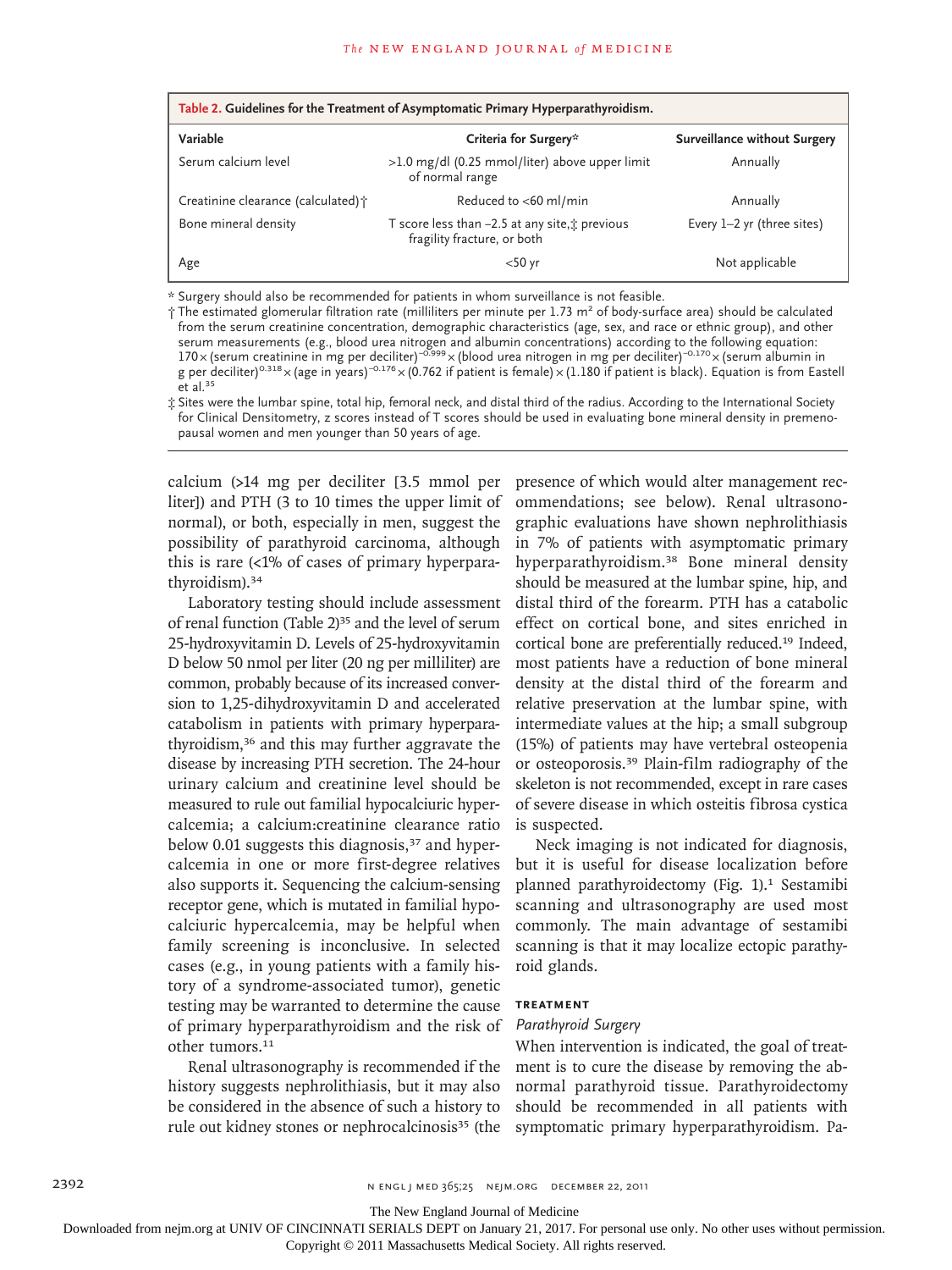

#### **Figure 1. Parathyroid Imaging.**

Panel A shows a longitudinal ultrasonographic image of the right thyroid lobe of the patient described in the vignette. An enlarged parathyroid gland appears homogeneously solid and markedly more hypoechoic than the adjacent thyroid tissue (arrow). Panel B shows a delayed-phase planar sestamibi scan indicating a marked uptake at the level of the right thyroid lobe, where the ultrasound localized the parathyroid lesion (arrow) in the patient described in the vignette. Panels C and D show a mediastinal parathyroid adenoma in a 65-year-old woman with primary hyperparathyroidism. In Panel C, a delayed-phase sestamibi scan shows a marked uptake at the level of the middle mediastinum (arrow). In Panel D, a magnetic resonance imaging scan (T $_1$ -weighted image) of the chest shows a lesion in the aortopulmonary window (arrow). The patient underwent a sternotomy, and a parathyroid adenoma was excised.

tients presenting with relatively mild hypercalcemia (serum calcium level <12 mg per deciliter [3 mmol per liter]) (the majority of patients with primary hyperparathyroidism) can proceed directly to surgery. In the rare patients with higher calcium levels, preoperative treatment is required with saline infusion, followed by loop diuretics, and intravenous bisphosphonates or calcimimet-

ics (cinacalcet) to reduce the serum calcium level and minimize the risk of complications associated with more severe hypercalcemia. These complications include hypovolemia, acid−base abnormalities, and cardiac-rhythm disturbances.

Parathyroidectomy should also be considered for some patients with asymptomatic primary hyperparathyroidism. According to the Third

The New England Journal of Medicine

Downloaded from nejm.org at UNIV OF CINCINNATI SERIALS DEPT on January 21, 2017. For personal use only. No other uses without permission.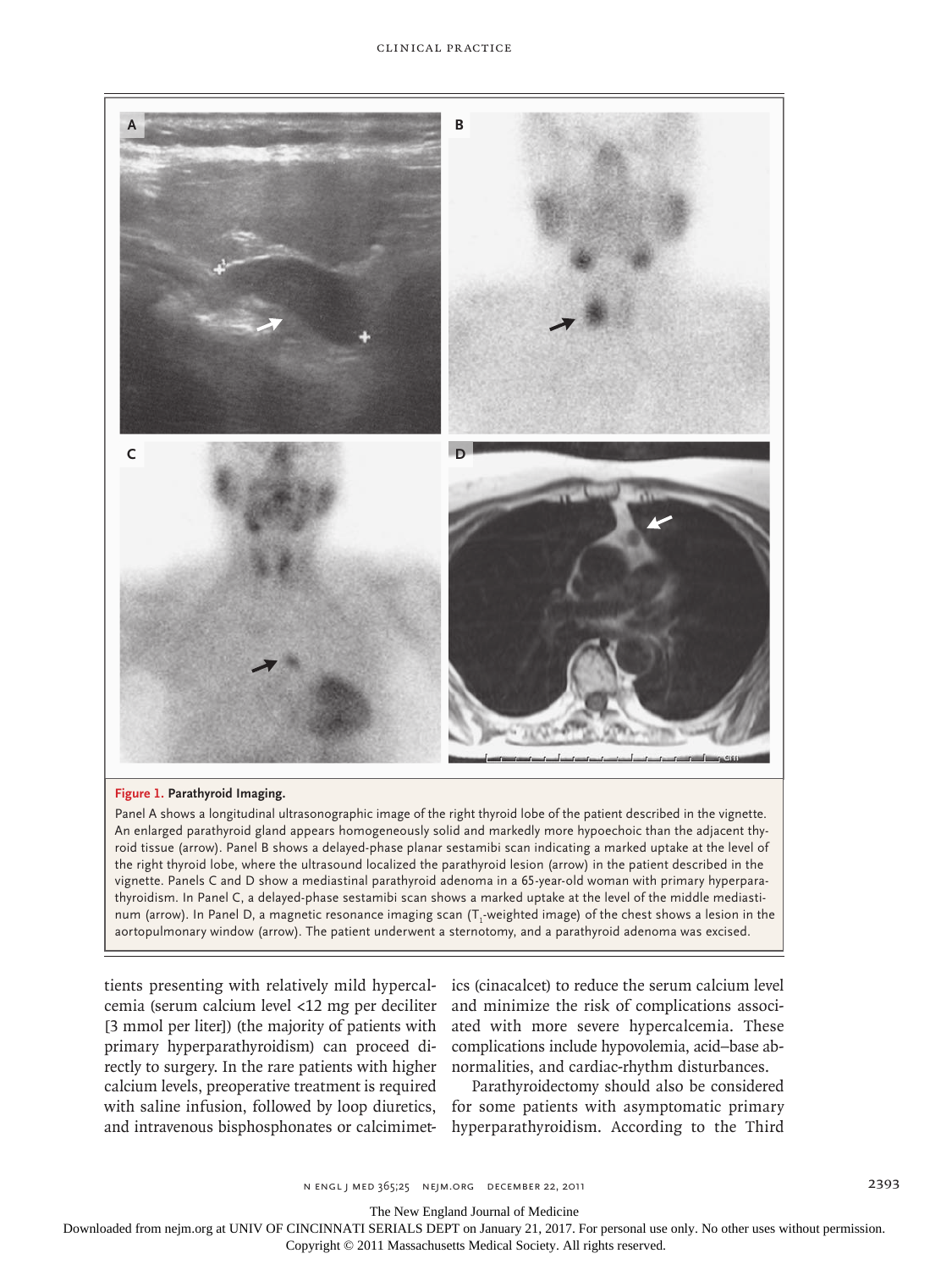International Workshop on the Management of Asymptomatic Primary Hyperparathyroidism, surgery is recommended for patients meeting any of the criteria for surgery listed in Table 2, as well as those for whom surveillance is not feasible.40 However, these are guidelines, not rules, and decisions should take into account patient preferences, the presence of coexisting conditions, and the expertise of available surgeons.

In experienced hands, parathyroidectomy is associated with a cure rate of 95 to 98% and a low rate (1 to 3%) of complications (laryngealnerve palsy and, less frequently, postoperative hypocalcemia). As compared with open procedures, minimally invasive approaches are associated with a shorter operating time, a more rapid postoperative recovery, and lower complication rates.41,42 Minimally invasive surgery is increasingly used, although it is generally not performed in patients with a large goiter or previous neck surgery. Intraoperative PTH monitoring may be helpful; a decrease of 50% or more in the PTH level 10 minutes after adenoma resection, as compared with the highest value before excision, suggests that all hyperfunctioning parathyroid tissue has been removed.43 Histologic analysis usually shows a single, benign, chief-cell adenoma. When histologic findings are equivocal, molecular studies may help to identify parathyroid cancer.34 Recurrence is rare in sporadic primary hyperparathyroidism, but the risk is higher in familial cases, unless total parathyroidectomy is performed. Successful surgery is followed by a prompt normalization of the PTH level and serum and urinary calcium levels and gradual increases in bone mineral density (up to 10%), mostly during the first few postoperative years at the lumbar spine and hip, and later at the distal radius.24 Recurrence of nephrolithiasis is rare.<sup>44</sup> Hypertension generally persists after successful parathyroidectomy.17 Randomized trials showing short-term outcomes (1 to 3 years) suggest that surgery, as compared with surveillance, also may be of benefit for bone mineral density and quality of life in patients who do not meet the criteria for surgery.26-28

## **Surveillance**

For patients who do not undergo parathyroidectomy, annual monitoring of serum calcium and creatinine levels and assessment of bone mineral density every 1 or 2 years is recommended (Table 2),<sup>40</sup> although data are lacking to inform appropriate testing strategies and frequencies of follow-up. Maintenance of adequate levels of 25-hydroxyvitamin D (>50 nmol per liter [20 ng per milliliter]) and an adequate dietary calcium intake are recommended, since low vitamin D levels and low calcium intake may exacerbate parathyroid overactivity.<sup>45</sup>

#### **Medical Therapy**

At present, there is no definitive medical therapy for primary hyperparathyroidism. However, treatment options are available and should be considered in patients who are not eligible for or are unwilling to undergo parathyroidectomy but in whom there is an indication to reduce the level of serum calcium, increase the bone mineral density, or both.

Placebo-controlled trials have shown improvement in bone mineral density in postmenopausal women with primary hyperparathyroidism and mild hypercalcemia who are treated with antiresorptive therapy. In one trial, estrogen therapy (conjugated estrogen at a dose of 0.625 mg plus medroxypro-gesterone at a dose of 5 mg daily for 2 years) increased bone mineral density at the femoral neck and lumbar spine<sup>46</sup>; however, long-term estrogen use is no longer recommended, given the associated cardiovascular and breast-cancer risks. In another study involving patients with mild disease, the bisphosphonate alendronate (at a dose of 10 mg daily for 2 years) reduced bone-turnover markers and increased bone mineral density at the lumbar spine and hip, but not at the distal radius<sup>47</sup>; levels of serum calcium and PTH did not change significantly. No long-term data on the efficacy and safety of antiresorptive therapy in primary hyperparathyroidism are available.

For patients in whom bone mineral density is not low, but in whom the serum calcium level is more than 1 mg per deciliter above the normal range, cinacalcet may be considered. Cinacalcet is approved in Europe and the United States for the treatment of moderate-to-severe hypercalcemia in patients with primary hyperparathyroidism who are unable to undergo parathyroidectomy. It has been shown to decrease serum calcium levels across a broad range of severity in primary hyperparathyroidism.48-50 In clinical studies, normocalcemia was achieved in 70 to 100% of patients with asymptomatic primary hyperparathyroidism<sup>48,49</sup> and in 28 to 68% of those with more severe disease.50 However, PTH

The New England Journal of Medicine

Downloaded from nejm.org at UNIV OF CINCINNATI SERIALS DEPT on January 21, 2017. For personal use only. No other uses without permission.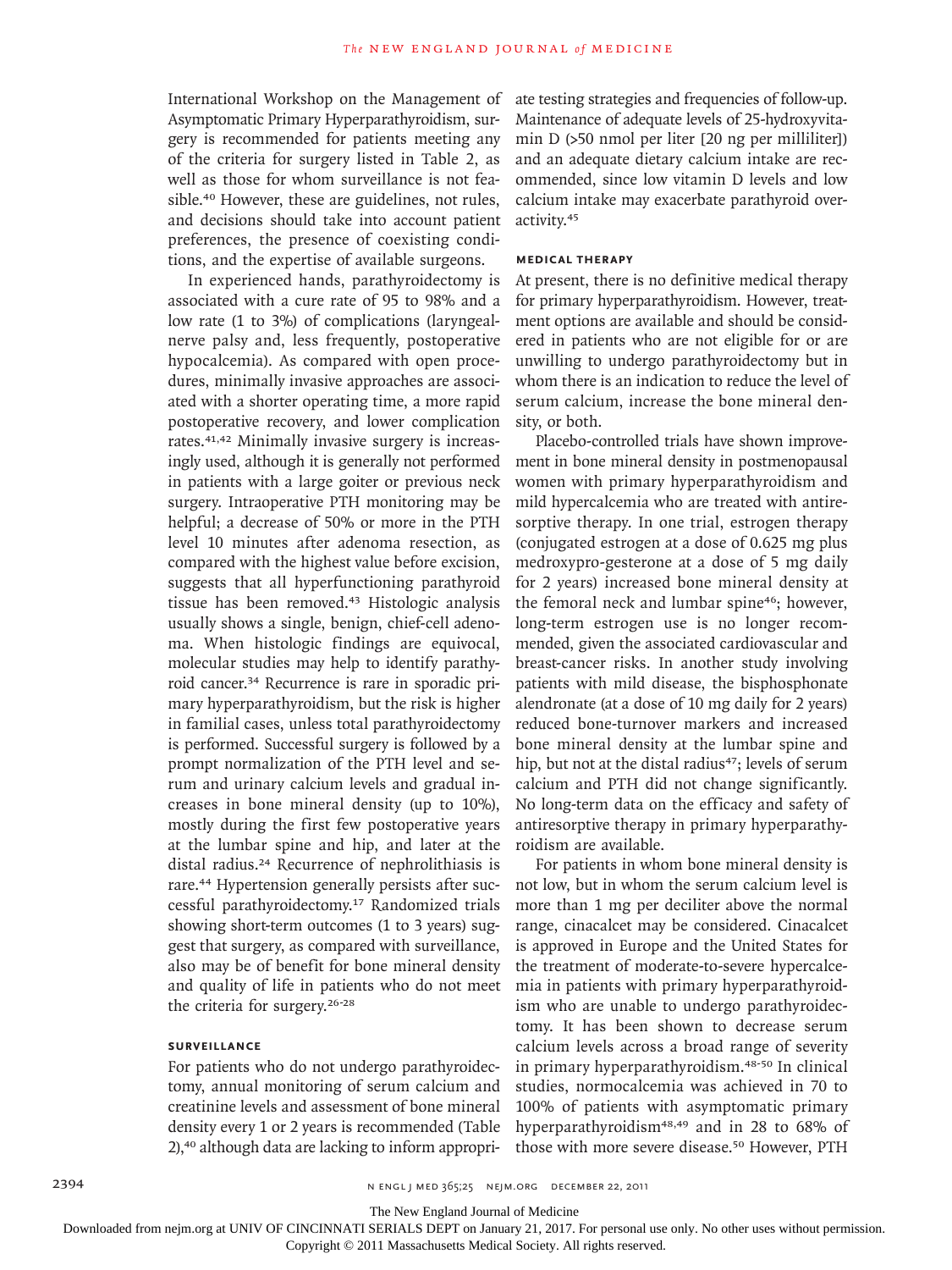levels decreased only modestly and generally remained elevated. In an uncontrolled study involving treatment for up to 5.5 years, bone mineral density did not change significantly at any site.<sup>48</sup> Cinacalcet is generally initiated at a dose of 30 mg once or twice daily, and the dose is adjusted according to the serum calcium level, with median doses of 60 mg daily in patients with asymptomatic primary hyperparathyroidism<sup>48,49</sup> and 120 mg daily in patients with more severe primary hyperparathyroidism.50 Once normocalcemia is achieved or the maximum tolerated dose is reached, the serum calcium level should be monitored every 2 to 3 months. Adverse events are generally mild or moderate. The most common events are headache and gastrointestinal symptoms; the rare event of hypocalcemia is managed by withdrawing medication for a few days and restarting at a lower dose.

## AREAS OF UNCERTAINTY

Long-term data from randomized trials are lacking to compare outcomes of parathyroidectomy with conservative (nonsurgical) management in patients with asymptomatic primary hyperparathyroidism. The frequency and clinical significance of subtle cardiovascular and neurocognitive abnormalities in patients with otherwise asymptomatic primary hyperparathyroidism and the effects of parathyroidectomy on these manifestations warrant further study.

Longitudinal data are needed to better define the incidence of fractures in primary hyperparathyroidism before and after successful parathyroidectomy, to inform the natural history of normocalcemic primary hyperparathyroidism, and to assess the safety of the prolonged use of cinacalcet. It is uncertain whether a T score of −2.5 is the appropriate bone-mineral-density criterion for surgery in primary hyperparathyroidism. Moreover, the appropriate level of 25-hydroxyvitamin D in patients with primary hyperparathyroidism followed without parathyroidectomy and the effects of vitamin D supplementation on disease progression remain uncertain.

#### Guidelines

There are no formal guidelines from professional societies for the management of primary hyperparathyroidism. Updated international guidelines for the management of asymptomatic primary hyperparathyroidism were published in 2009.40 The recommendations in this article are generally concordant with these guidelines.

#### CONCLUSIONS AND **RECOMMENDATIONS**

The woman described in the vignette has asymptomatic primary hyperparathyroidism associated with a bone mineral density T score of less than −2.5 at the distal third of the radius. Further evaluation should include assessment of the level of 25-hydroxyvitamin D and creatinine clearance. The ratio of urinary calcium to creatinine clearance is not in the range suggestive of familial hypocalciuric hypercalcemia (<0.01), and the family history does not suggest a familial form of primary hyperparathyroidism. Given the patient's bone mineral density T score, we would recommend parathyroidectomy, performed by means of a minimally invasive approach if available, if preoperative imaging studies localize the abnormal parathyroid gland or glands. If the patient declines surgery, we would advise adequate calcium intake (as for patients without primary hyperparathyroidism)<sup>40</sup> and vitamin D supplementation if serum levels of 25-hydroxyvitamin D are less than 20 ng per milliliter. To assess disease stability, serum calcium and creatinine levels should be followed yearly, and bone mineral density should be tested every 18 to 24 months, and we would strongly recommend parathyroidectomy if evidence of disease progression is detected.

Dr. Marcocci reports receiving consulting fees, board membership fees, and speaker's fees from Amgen. No other potential conflict of interest relevant to this article was reported.

Disclosure forms provided by the authors are available with the full text of this article at NEJM.org.

We thank Dr. John P. Bilezikian for helpful discussions during the preparation of an earlier version of the manuscript.

#### **References**

**1.** Bilezikian JP. Primary hyperparathyroidism. Updated March 7, 2011 (http:// www.endotext.org/parathyroid/ parathyroid5/parathyroidframe5.htm). **2.** Boonstra CE, Jackson CE. Serum calcium survey for hyperparathyroidism: re-

sults in 50,000 clinic patients. Am J Clin Pathol 1971;55:523-6.

**3.** Christensson T, Hellström K, Wengle B, Alveryd A, Wikland B. Prevalence of hypercalcaemia in a health screening in Stockholm. Acta Med Scand 1976;200:131-7.

**4.** Lundgren E, Rastad J, Thrufjell E, Akerström G, Ljunghall S. Population-based screening for primary hyperparathyroidism with serum calcium and parathyroid hormone values in menopausal women. Surgery 1997;121:287-94.

n engl j med 365;25 nejm.org december 22, 2011 2395

The New England Journal of Medicine

Downloaded from nejm.org at UNIV OF CINCINNATI SERIALS DEPT on January 21, 2017. For personal use only. No other uses without permission.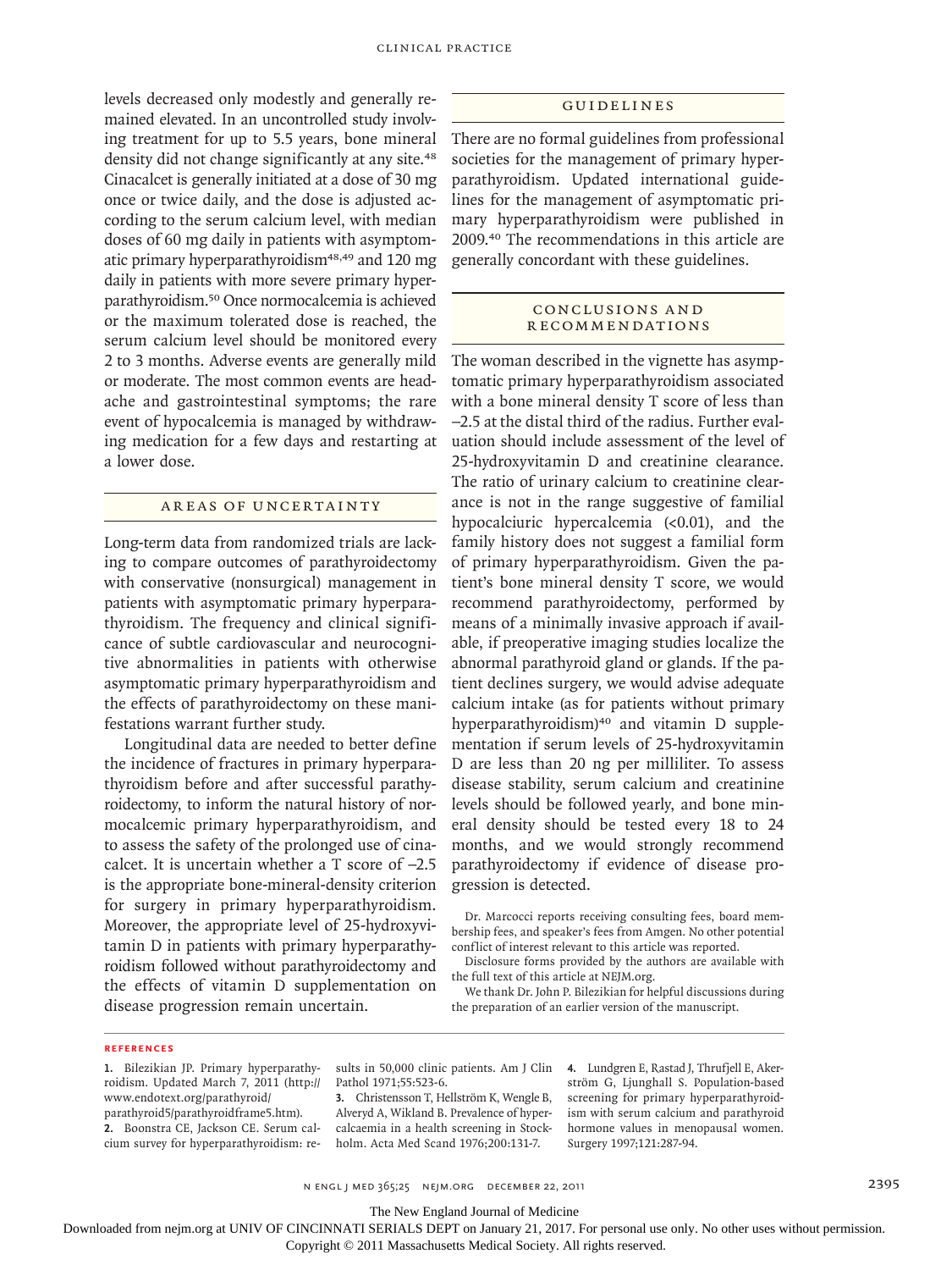**5.** Wermers RA, Khosla S, Atkinson EJ, et al. Incidence of primary hyperparathyroidism in Rochester, Minnesota, 1993- 2001: an update on the changing epidemiology of the disease. J Bone Miner Res 2006;21:171-7.

**6.** Silverberg SJ, Lewiecki EM, Mosekilde L, Peacock M, Rubin MR. Presentation of asymptomatic primary hyperparathyroidism: proceedings of the Third International Workshop. J Clin Endocrinol Metab 2009;94:351-65.

**7.** Rao DS, Agarwal G, Talpos GB, et al. Role of vitamin D and calcium nutrition in disease expression and parathyroid tumor growth in primary hyperparathyroidism: a global perspective. J Bone Miner Res 2002;17:Suppl 2:N75-N80.

**8.** Bilezikian JP, Meng X, Shi Y, Silverberg SJ. Primary hyperparathyroidism in women: a tale of two cities — New York and Beijing. Int J Fertil Womens Med 2000;45:158-65.

**9.** Cohen J, Gierlowski TC, Schneider AB. A prospective study of hyperparathyroidism in individuals exposed to radiation in childhood. JAMA 1990;264:581-4.

**10.** Szalat A, Mazeh H, Freund HR. Lithium-associated hyperparathyroidism: report of four cases and review of the literature. Eur J Endocrinol 2009;160:317-23.

**11.** Marx SJ. Hyperparathyroid genes: sequences reveal answers and questions. Endocr Pract 2011;17:Suppl 3:18-27.

**12.** Rejnmark L, Vestergaard P, Mosekilde L. Nephrolithiasis and renal calcifications in primary hyperparathyroidism. J Clin Endocrinol Metab 2011;96:2377-85.

**13.** Procopio M, Magro G, Cesario F, et al. The oral glucose tolerance test reveals a high frequency of both impaired glucose tolerance and undiagnosed type 2 diabetes mellitus in primary hyperparathyroidism. Diabet Med 2002;19:958-61.

**14.** Ayturk S, Gursoy A, Bascil Tutuncu N, Ertugrul DT, Guvener Demirag N. Changes in insulin sensitivity and glucose and bone metabolism over time in patients with asymptomatic primary hyperparathyroidism. J Clin Endocrinol Metab 2006; 91:4260-3.

**15.** Hagström E, Lundgren E, Lithell H, et al. Normalized dyslipidaemia after parathyroidectomy in mild primary hyperparathyroidism: population-based study over five years. Clin Endocrinol (Oxf) 2002;56:253-60.

**16.** Bollerslev J, Rosen T, Mollerup CL, et al. Effect of surgery on cardiovascular risk factors in mild primary hyperparathyroidism. J Clin Endocrinol Metab 2009;94:2255-61.

**17.** Walker MD, Silverberg SJ. Cardiovascular aspects of primary hyperparathyroidism. J Endocrinol Invest 2008;31:925-31. **18.** Walker MD, Fleischer JB, Di Tullio MR, et al. Cardiac structure and diastolic function in mild primary hyperparathyroidism. J Clin Endocrinol Metab 2010;95: 2172-9.

**19.** Silverberg SJ, Shane E, de la Cruz L, et al. Skeletal disease in primary hyperparathyroidism. J Bone Miner Res 1989; 4:283-91.

**20.** Vestergaard P, Mollerup CL, Frøkjaer VG, Christiansen P, Blichert-Toft M, Mosekilde L. Cohort study of risk of fracture before and after surgery for primary hyperparathyroidism. BMJ 2000;321:598- 602.

**21.** Vignali E, Viccica G, Diacinti D, et al. Morphometric vertebral fractures in postmenopausal women with primary hyperparathyroidism. J Clin Endocrinol Metab 2009;94:2306-12.

**22.** Silverberg SJ, Bilezikian JP. "Incipient" primary hyperparathyroidism: a "forme fruste" of an old disease. J Clin Endocrinol Metab 2003;88:5348-52.

**23.** Silverberg SJ, Shane E, Jacobs TP, Siris E, Bilezikian JP. A 10-year prospective study of primary hyperparathyroidism with or without parathyroid surgery. N Engl J Med 1999;341:1249-55. [Erratum, N Engl J Med 2000;342:144.]

**24.** Rubin MR, Bilezikian JP, McMahon DJ, et al. The natural history of primary hyperparathyroidism with or without parathyroid surgery after 15 years. J Clin Endocrinol Metab 2008;93:3462-70.

**25.** Rao DS, Wilson RJ, Kleerekoper M, Parfitt AM. Lack of biochemical progression or continuation of accelerated bone loss in mild asymptomatic primary hyperparathyroidism: evidence for biphasic disease course. J Clin Endocrinol Metab 1988;67:1294-8.

**26.** Rao DS, Phillips ER, Divine GW, Talpos GB. Randomized controlled clinical trial of surgery versus no surgery in patients with mild asymptomatic primary hyperparathyroidism. J Clin Endocrinol Metab 2004;89:5415-22.

**27.** Bollerslev J, Jansson S, Mollerup CL, et al. Medical observation, compared with parathyroidectomy, for asymptomatic primary hyperparathyroidism: a prospective, randomized trial. J Clin Endocrinol Metab 2007;92:1687-92.

**28.** Ambrogini E, Cetani F, Cianferotti L, et al. Surgery or surveillance for mild asymptomatic primary hyperparathyroidism: a prospective, randomized clinical trial. J Clin Endocrinol Metab 2007;92: 3114-21.

**29.** Lowe H, McMahon DJ, Rubin MR, Bilezikian JP, Silverberg SJ. Normocalcemic primary hyperparathyroidism: further characterization of a new clinical phenotype. J Clin Endocrinol Metab 2007;92: 3001-5.

**30.** Söreide JA, van Heerden JA, Grant CS, Yau Lo C, Schleck C, Ilstrup DMN. Survival after surgical treatment for primary hyperparathyroidism. Surgery 1997;122: 1117-23.

**31.** Wermers RA, Khosla S, Atkinson EJ, et al. Survival after the diagnosis of hyperparathyroidism: a population-based study. Am J Med 1998;104:115-22.

**32.** Yu N, Donnan PT, Flynn RW, et al. Increased mortality and morbidity in mild primary hyperparathyroid patients: the Parathyroid Epidemiology and Audit Research Study (PEARS). Clin Endocrinol (Oxf) 2010;73:30-4.

**33.** Jacobs TP, Bilezikian JP. Rare causes of hypercalcemia. J Clin Endocrinol Metab 2005;90:6316-22.

**34.** Marcocci C, Cetani F, Rubin MR, Silverberg SJ, Pinchera A, Bilezikian JP. Parathyroid carcinoma. J Bone Miner Res 2008;23:1869-80.

**35.** Eastell R, Arnold M, Brandi ML, et al. Diagnosis of asymptomatic primary hyperparathyroidism: proceedings of the Third International Workshop. J Clin Endocrinol Metab 2009;94:340-50.

**36.** Silverberg SJ. Vitamin D deficiency in primary hyperparathyroidism. J Bone Miner Res 2007;22:Suppl 2:V100-V104.

**37.** Marx SJ, Attie MF, Levine MA, Spiegel AM, Downs RW Jr, Lasker RB. The hypocalciuric or benign variant of familial hypercalcemia: clinical and biochemical features in fifteen kindreds. Medicine (Baltimore) 1981;60:397-412.

**38.** Sun JM, Cronan JJ, Monchik JM. Primary hyperparathyroidism: is there an increased prevalence in renal stone disease? AJR Am J Roentgenol 2008;191:908-11.

**39.** Silverberg SJ, Locker FG, Bilezikian JP. Vertebral osteopenia: a new indication for surgery in primary hyperparathyroidism. J Clin Endocrinol Metab 1996;81: 4007-12.

**40.** Bilezikian JP, Khan AA, Potts JT Jr. Guidelines for the management of asymptomatic primary hyperparathyroidism: summary statement from the Third International Workshop. J Clin Endocrinol Metab 2009;94:335-9.

**41.** Udelsman R, Lin Z, Donovan P. The superiority of minimally invasive parathyroidectomy based on 1650 consecutive patients with primary hyperparathyroidism. Ann Surg 2011;253:585-91.

**42.** Miccoli P, Bendinelli C, Berti P, Vignali E, Pinchera A, Marcocci C. Videoassisted versus conventional parathyroidectomy in primary hyperparathyroidism: a prospective randomized study. Surgery 1999;126:1117-22.

**43.** Vignali E, Picone A, Materazzi G, et al. A quick intraoperative parathyroid hormone assay in the surgical management of patients with primary hyperparathyroidism: a study of 206 consecutive cases. Eur J Endocrinol 2002;146:783-8.

**44.** Deaconson TF, Wilson SD, Lemann J. The effect of parathyroidectomy on the recurrence of nephrolithiasis. Surgery 1987;102:910-3.

**45.** Rao SD, Honasoge M, Divine GW, et al.

2396 n engl j med 365;25 nejm.org december 22, 2011

The New England Journal of Medicine

Downloaded from nejm.org at UNIV OF CINCINNATI SERIALS DEPT on January 21, 2017. For personal use only. No other uses without permission.